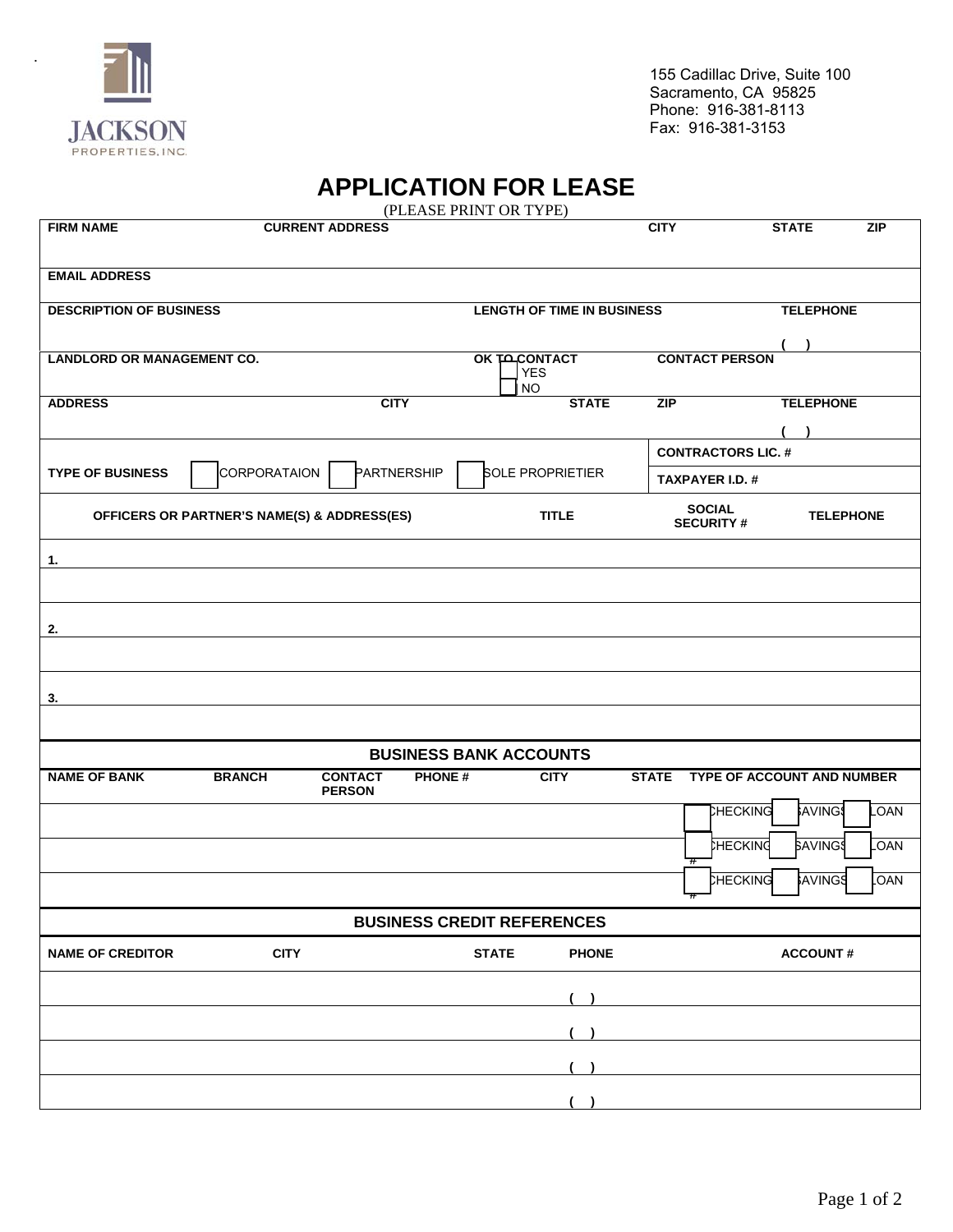| PERSONAL INFORMATION                                             |                       |                 |                                   |                                    |                  |  |
|------------------------------------------------------------------|-----------------------|-----------------|-----------------------------------|------------------------------------|------------------|--|
| <b>LAST NAME</b>                                                 | <b>FIRST NAME</b>     | <b>INITIAL</b>  | <b>SOCIAL</b><br><b>SECURITY#</b> | <b>BIRTHDATE</b>                   | <b>TELEPHONE</b> |  |
| <b>HOME ADDRESS</b>                                              | <b>CITY</b>           | <b>STATE</b>    | <b>ZIP</b>                        | OWN<br><b>RENT</b>                 | <b>HOW LONG</b>  |  |
| PREVIOUS ADRESS (if at current address less than 2 yrs)          |                       | <b>CITY</b>     | <b>STATE</b>                      | <b>ZIP</b>                         | <b>HOW LONG?</b> |  |
| <b>CURRENT EMPLOYER</b>                                          |                       | <b>POSITION</b> |                                   | <b>HOW LONG?</b>                   | <b>SALARY</b>    |  |
| <b>ADDRESS</b>                                                   | <b>CITY</b>           |                 | <b>STATE</b>                      | <b>ZIP</b>                         | <b>TELEPHONE</b> |  |
| <b>SUPERVISOR, NAME &amp; TITLE</b>                              |                       |                 |                                   |                                    |                  |  |
| <b>PREVIOUS EMPLOYER</b>                                         |                       | <b>POSITION</b> |                                   | <b>HOW LONG?</b>                   | <b>SALARY</b>    |  |
| <b>ADDRESS</b>                                                   |                       | <b>CITY</b>     | <b>STATE</b>                      | ZIP                                | <b>TELEPHONE</b> |  |
| <b>SUPERVISOR, NAME &amp; TITLE</b>                              |                       |                 |                                   |                                    |                  |  |
|                                                                  |                       |                 | PERSONAL BANK ACCOUNTS            |                                    |                  |  |
| <b>NAME OF BANK</b>                                              | <b>BRANCH</b>         |                 | <b>CITY</b>                       | <b>STATE</b>                       | <b>ACCOUNT#</b>  |  |
| 1.                                                               | <b>CONTACT PERSON</b> |                 |                                   | <b>PHONE#</b>                      |                  |  |
| 2.                                                               |                       |                 |                                   |                                    |                  |  |
|                                                                  | <b>CONTACT PERSON</b> |                 |                                   | <b>PHONE#</b>                      |                  |  |
| Do you have any other business connections?                      | $\Box$ Yes $\Box$     | <b>NO</b>       | If yes, please give details:      |                                    |                  |  |
| Are there any pending suits or unpaid judgments against you?     |                       | <b>YES</b>      | <b>NO</b>                         | If yes, please give details:       |                  |  |
| Have you ever applied for or obtained credit under another name? |                       | <b>ES</b>       | NО                                | If yes, please give other name(s): |                  |  |
| Have you filed bankruptcy or compromised a debt?                 | <b>YES</b>            | NО              | If yes, please give details:      |                                    |                  |  |
|                                                                  |                       |                 |                                   |                                    |                  |  |

I/We hereby authorize Jackson Properties, Inc., to review my/our personal credit profile provided by national credit bureaus in considering this application and for the purpose of updating, renewing, or extending additional credit. I/We hereby authorize our bank or other references to release all credit information and I/We represent and warrant that the information submitted herein is true, complete and accurate.

We agree to pay any charges or fees associated in connection with verification of banking, financial, or other credit information. We further acknowledge that I/We may be charged additionally and separately by our banking and/or financial institutions for information verified.

| <b>SIGNATURE</b> | <b>TITLE</b> | <b>DATE</b> |
|------------------|--------------|-------------|
| SIGNATURE        | <b>TITLE</b> | <b>DATE</b> |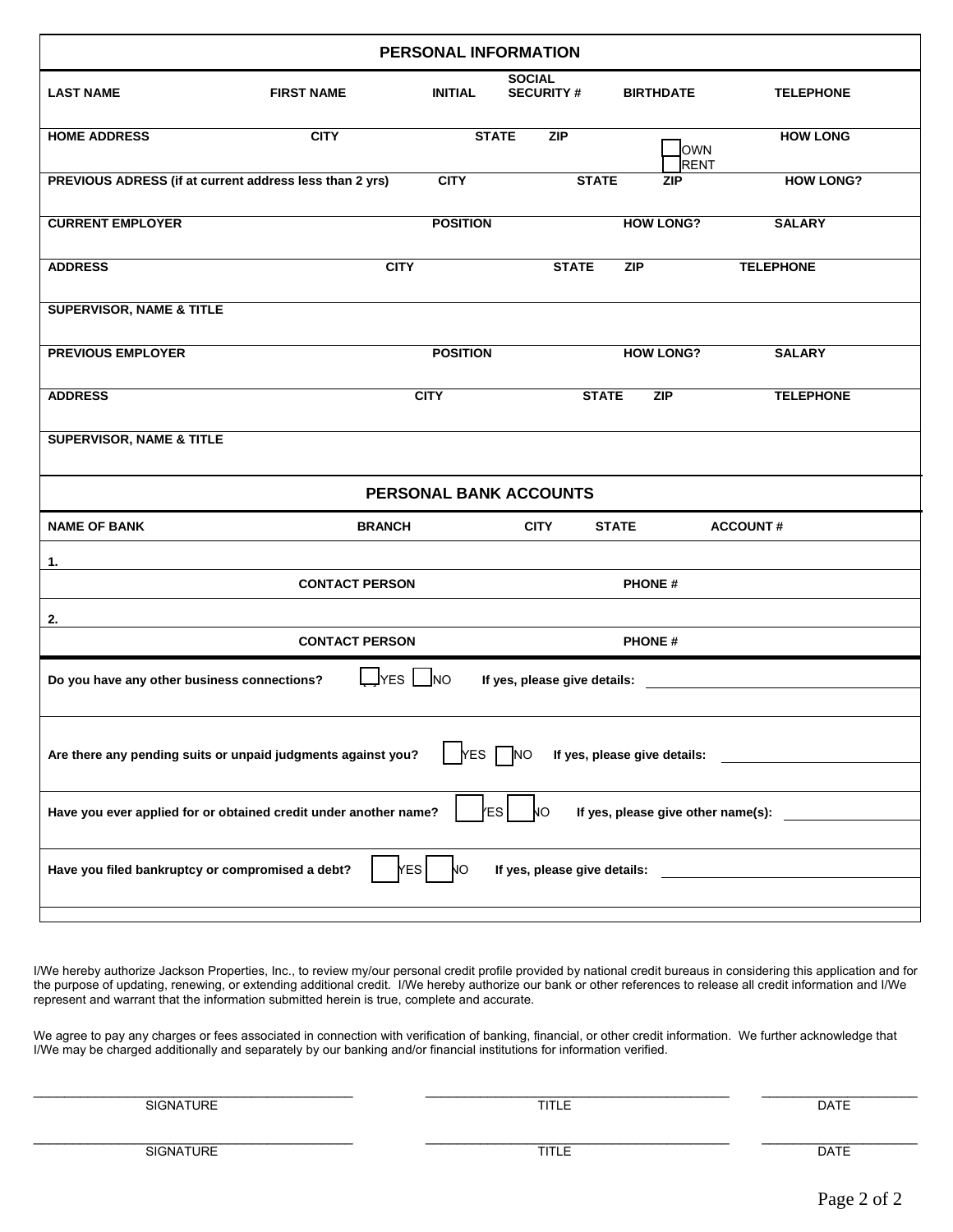## **PERSONAL FINANCIAL STATEMENT**

**INSTRUCTIONS:** (read before statement)

Regardless of your marital status, you may apply for credit in you name alone.

If you are applying for credit in your name alone or with a person other than your spouse, complete this statement and sign on the reverse.

If you are married and not separated and are a resident to California, information about your spouse must be provided and the Consent To Gather Credit Information must be signed by your spouse. If you apply for credit jointly with your spouse, you and your spouse are to complete this statement and sign on the reverse.

If you are married and not separated, and unless you indicate otherwise, all income and assets will be presumed to be community property and all debts will be presumed to be liabilities of community property.

|                               |                                       |                                                                                                |              |                                                               |                                             | <b>MARITAL STATUS</b> |                                                                        | [ ] MARRIED [ ] UNMARR.<br>DATE MARR. [ ] SEP. |        | <b>DEPENDENTS</b><br>NUMBER:     |                                                               |  |
|-------------------------------|---------------------------------------|------------------------------------------------------------------------------------------------|--------------|---------------------------------------------------------------|---------------------------------------------|-----------------------|------------------------------------------------------------------------|------------------------------------------------|--------|----------------------------------|---------------------------------------------------------------|--|
| NAME IN FULL                  |                                       |                                                                                                |              | SOCIAL SECURITY NUMBER                                        | AGE                                         |                       |                                                                        |                                                |        |                                  |                                                               |  |
|                               |                                       |                                                                                                |              |                                                               |                                             |                       |                                                                        |                                                |        | AGES:                            |                                                               |  |
|                               |                                       | RESIDENCE ADDRESS (No., Street, City, State, Zip Code)                                         |              | <b>YRS AT ADDRESS</b>                                         | <b>TELEPHONE &amp; EXT.</b>                 |                       |                                                                        |                                                |        | YRS OF EDUCATION (CHECK ONE)     |                                                               |  |
|                               |                                       |                                                                                                |              |                                                               |                                             |                       |                                                                        | [ ] UNDER 12 YRS<br>$[$ 13-18 YRS              |        | $112$ YRS                        | [ ] 18 YRS. AND OVER                                          |  |
|                               |                                       | PREVIOUS ADDRESS IF AT ABOVE ADDRESS LESS THAN 5 YEARS (No. and Street, City, State, Zip Code) |              |                                                               |                                             |                       |                                                                        |                                                |        |                                  |                                                               |  |
| 1.                            |                                       |                                                                                                |              | 2.                                                            |                                             |                       |                                                                        |                                                |        |                                  |                                                               |  |
| <b>EMPLOYER</b>               |                                       |                                                                                                |              | ADDRESS (No. and Street)                                      |                                             | <b>CITY</b>           |                                                                        |                                                |        | <b>TELEPHONE &amp; EXTENSION</b> |                                                               |  |
|                               |                                       |                                                                                                |              |                                                               |                                             |                       |                                                                        |                                                |        |                                  |                                                               |  |
|                               | <b>SPOUSE INFORMATION SECTION</b>     |                                                                                                |              |                                                               |                                             |                       |                                                                        |                                                |        |                                  |                                                               |  |
| SPOUSE'S NAME                 |                                       |                                                                                                |              |                                                               | SOCIAL SECURITY NUMBER                      |                       |                                                                        |                                                |        | AGE                              |                                                               |  |
|                               |                                       |                                                                                                |              |                                                               |                                             |                       |                                                                        |                                                |        |                                  |                                                               |  |
| <b>SPOUSE'S EMPLOYER</b>      |                                       |                                                                                                |              | ADDRESS (No. and Street)                                      |                                             |                       | <b>CITY</b>                                                            |                                                |        |                                  | <b>TELEPHONE &amp; EXTENSION</b>                              |  |
|                               |                                       |                                                                                                |              |                                                               |                                             |                       |                                                                        |                                                |        |                                  |                                                               |  |
|                               |                                       |                                                                                                |              | FINANCIAL CONDITION AS OF ____________                        |                                             |                       |                                                                        |                                                |        |                                  |                                                               |  |
|                               | <b>ASSETS</b>                         |                                                                                                |              | <b>AMOUNT</b>                                                 |                                             |                       |                                                                        | <b>LIABILITIES</b>                             |        |                                  | <b>AMOUNT</b>                                                 |  |
| CASH                          | Bank                                  | Office                                                                                         |              |                                                               | <b>NOTES</b><br>PAYABLE TO                  | Bank                  |                                                                        |                                                | Office |                                  |                                                               |  |
|                               | Other Banks                           |                                                                                                |              |                                                               | <b>BANKS</b>                                |                       | Other (Itemize, Schedule 4)                                            |                                                |        |                                  |                                                               |  |
| <b>STOCKS</b>                 | Listed (Schedule I)                   |                                                                                                |              |                                                               | <b>OTHER</b>                                |                       | Real Estate Loans (Schedule 2)                                         |                                                |        |                                  |                                                               |  |
| AND                           | Unlisted (Schedule I)                 |                                                                                                |              |                                                               | <b>NOTES AND</b>                            |                       | Sales Contracts & Sec. Agreements (Sch. 4)                             |                                                |        |                                  |                                                               |  |
| <b>BONDS</b>                  |                                       |                                                                                                |              |                                                               | <b>ACCOUNTS</b><br>PAYABLE                  |                       | Loans on Life Insurance Policies (Sch. 4)                              |                                                |        |                                  |                                                               |  |
|                               | Improved (Schedule 2)                 |                                                                                                |              |                                                               |                                             |                       |                                                                        |                                                |        |                                  |                                                               |  |
| REAL<br><b>ESTATE</b>         | Unimproved (Schedule 2)               |                                                                                                |              |                                                               |                                             |                       | Current Year's Income Taxes Unpaid<br>Prior Year's Income Taxes Unpaid |                                                |        |                                  |                                                               |  |
|                               |                                       | Trust Deeds and Mortgages (Schedule 3)                                                         |              |                                                               | <b>TAXES</b><br>PAYABLE                     |                       |                                                                        |                                                |        |                                  |                                                               |  |
| LIFE                          | Cash Surrender Value                  |                                                                                                |              |                                                               |                                             |                       |                                                                        | Real Estate Taxes Unpaid                       |        |                                  |                                                               |  |
| <b>INSURANCE</b>              |                                       |                                                                                                |              |                                                               |                                             |                       | <b>Unpaid Interest</b>                                                 |                                                |        |                                  |                                                               |  |
|                               |                                       | Relatives and Friends (Schedule 4)                                                             |              |                                                               |                                             |                       |                                                                        | Others (Itemize, Schedule 4)                   |        |                                  |                                                               |  |
| <b>ACCOUNTS</b><br>AND NOTES  | Collectible (Schedule 4)              |                                                                                                |              |                                                               | <b>OTHER</b><br><b>LIABILITIES</b>          |                       |                                                                        |                                                |        |                                  |                                                               |  |
| RECEIVABLE                    | Doubtful (Schedule 4)                 |                                                                                                |              |                                                               |                                             |                       |                                                                        |                                                |        |                                  |                                                               |  |
|                               |                                       |                                                                                                |              |                                                               |                                             |                       |                                                                        |                                                |        |                                  |                                                               |  |
| <b>OTHER</b>                  | Automobile                            |                                                                                                |              |                                                               |                                             |                       |                                                                        |                                                |        |                                  |                                                               |  |
| PERSONAL<br><b>PROPERTY</b>   | Other (Itemize, Schedule4)            |                                                                                                |              |                                                               |                                             |                       |                                                                        |                                                |        | <b>TOTAL LIABILITES</b>          |                                                               |  |
|                               |                                       |                                                                                                |              |                                                               |                                             |                       |                                                                        |                                                |        | <b>NET WORTH</b>                 |                                                               |  |
|                               |                                       |                                                                                                | <b>TOTAL</b> |                                                               |                                             |                       |                                                                        |                                                |        | <b>TOTAL</b>                     |                                                               |  |
|                               | ANNUAL INCOME                         |                                                                                                |              | (Refer to Federal<br>Income Tax Returns for<br>Previous Year) |                                             |                       |                                                                        | ANNUAL EXPENDITURES                            |        |                                  | (Refer to Federal<br>Income Tax Returns for<br>Previous Year) |  |
| <b>SALARY OR WAGES</b>        |                                       |                                                                                                |              |                                                               | PROPERTY TAXES AND ASSESMENTS               |                       |                                                                        |                                                |        |                                  |                                                               |  |
| <b>DIVIDENDS AND INTEREST</b> |                                       |                                                                                                |              |                                                               | FEDERAL AND STATE INCOME TAXES              |                       |                                                                        |                                                |        |                                  |                                                               |  |
| <b>RENTALS (GROSS)</b>        |                                       |                                                                                                |              |                                                               | REAL ESTATE LOAN PAYMENTS                   |                       |                                                                        |                                                |        |                                  |                                                               |  |
|                               | BUSINESS OR PROFESSIONAL INCOME (NET) |                                                                                                |              |                                                               | PAYMENTS ON CONTRACTS AND OTHER NOTES       |                       |                                                                        |                                                |        |                                  |                                                               |  |
|                               |                                       | OTHER INCOME, DESCRIBE (Spousal and child support                                              |              |                                                               | <b>INSURANCE PREMIUMS</b>                   |                       |                                                                        |                                                |        |                                  |                                                               |  |
|                               |                                       | and maintenance income need not be listed unless it is                                         |              |                                                               | ESTIMATED LIVING EXPENSES                   |                       |                                                                        |                                                |        |                                  |                                                               |  |
|                               | to be considered for granting credit) |                                                                                                |              |                                                               | OTHER (Alimony, Child Support, Maintenance) |                       |                                                                        |                                                |        |                                  |                                                               |  |

TOTAL INCOME TOTAL EXPENDITURES